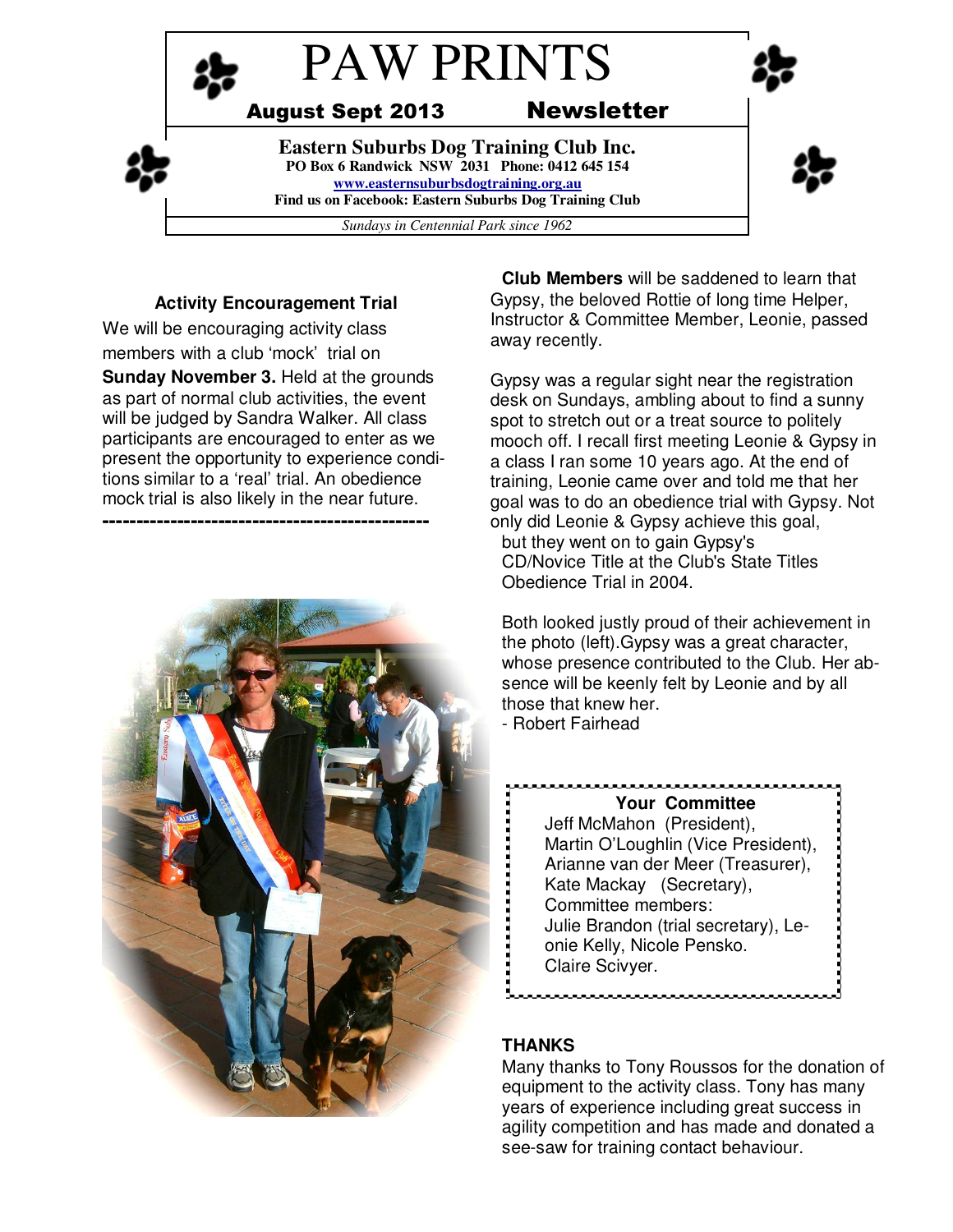# **GROOMING TIPS**



*Minimum required equipment:* 



A "pin" brush





**Grooming** long coated dogs (indeed all dogs no matter what length coat) should become part of your daily/weekly routine AS SOON as the dog joins your household. If you commence as a puppy, your dog will enjoy it and you will reap the benefits of having a clean, smell-free, knotfree, beautiful to caress companion.

Pre-Wash routine

- Before washing you should always make sure your dog is knot and mat-free and well brushed. If you wash before brushing you are much more likely to create matts and knots.
- If you have a "professional dryer/blaster", blast as much dirt and dust out of the coat as possible prior to washing. Make sure you blast near the skin so that the skin is clean and dirt-free.
- Use the "pin brush" for the longer hair areas such as the "pants" "feathers" and tail. The fine tooth metal comb is for the long hair behind and around the ears.

#### **Washing**

Ensuring that your dog's skin is clean is the most important part of bathing a dog. To enable this FORGET ABOUT simply filling up a bath and pouring warm water over your dog and assuming that once you no longer see soapsuds the dog is rinsed!!! You need access to a highpressure shower or hose nozzle.

- Stand your dog on a non-slip surface (I prefer a low wooden garden table with a wet towel on top)
- Soak your dog all over making sure that the skin is well watered. (Imagine you are washing your own hair and scalp)
- Using a good canine shampoo, work the shampoo well into the skin. (Don't be tempted to use human shampoo: the Ph level is quite different)
- Rinse. You need to use as high a pressure hose/nozzle as possible and ensure that not only the coat is rinsed, but the skin as well. (It takes me longer to rinse my dogs than to shampoo. Rinsing is the most important part of washing. If the coat is not properly rinsed, it will be dull and irritate causing itching and scratching)

A bristle brush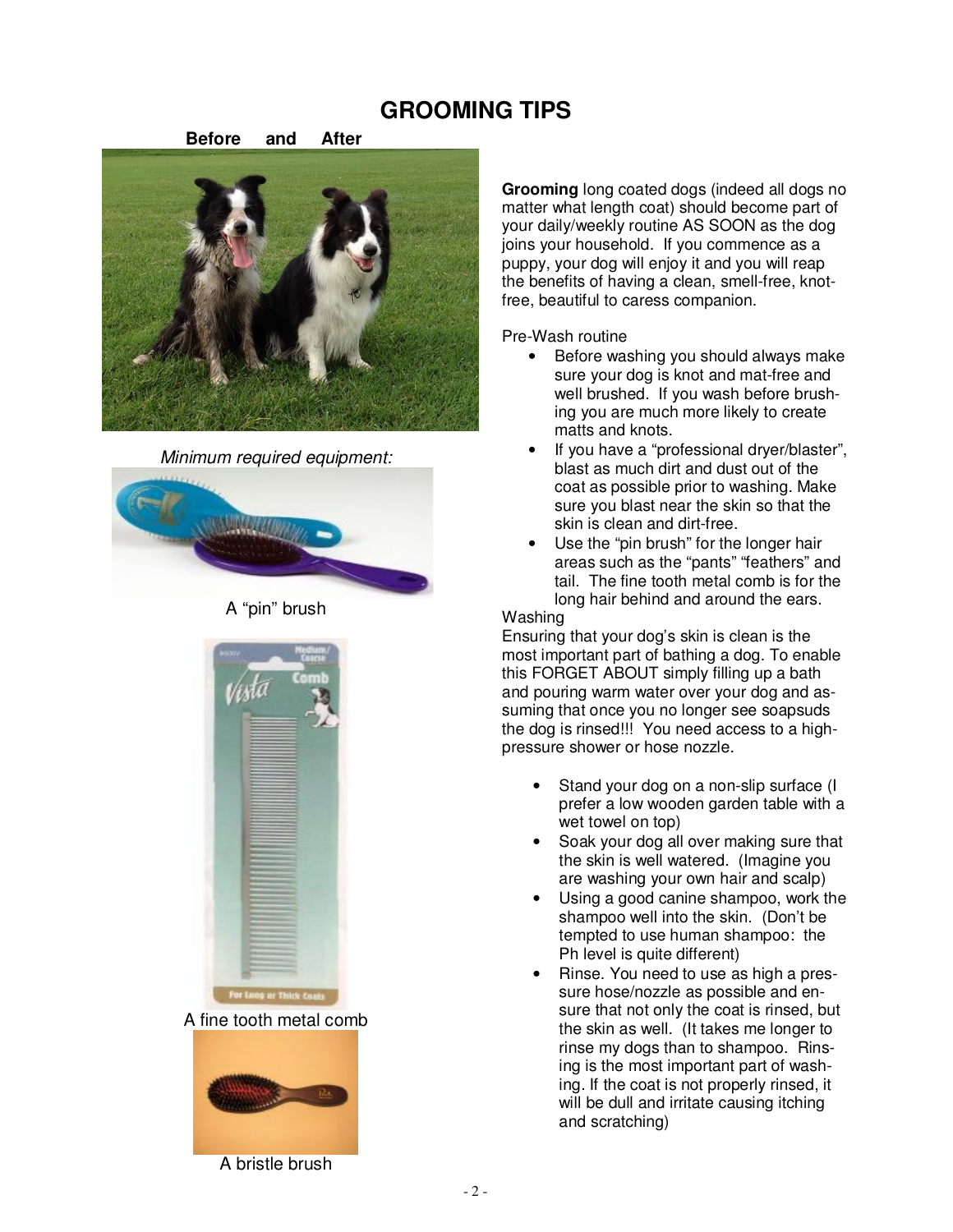#### Drying

- Towel drying a clean dog is okay. (don't towel dry a dirty dog: eg. if your dog's been in the park, full of sand/dirt and wet. All you are doing in those circumstances is rubbing the sand/dirt/grit into the dog's skin: that will cause discomfort and irritation).
- Dog dryer/Blaster is the best way to dry both a clean and a dirty dog. The blaster does literally that. It blasts away water and dirt without damaging the dog's coat with heat. Some blasters have no heat capacity; others have cold/warm/hot. The blaster also helps to keep knots/matting to a minimum.

#### **Brushing**

- After towel drying (or blasting) ensure all knots are removed. Particularly note behind the ears, the pants, around the anus, under the "armpits", the tail.
- Start with the bristle brush brushing "against" the direction of the coat. Work your way from the head and ears down to the tail.
- Once at the rear, brush the pants starting on the lower-leg ending up near the tail. Then brush the tail, making sure you brush under the tail and not simply on top.
- After you are satisfied you have brushed "every inch" with the bristle brush, re-do all the long-coated areas with the "pin" brush. BUT BE CAREFUL: try the brush out on your arm first!!
- Check around the ears: if there are any matts or knots, use the fine toothcomb.

## Trimming

Some dogs (like border collies) have fur that grows between the pads of their paws. This fur needs to be trimmed otherwise they can become foot-sore (eg caused by mud collecting on the fur and developing into little stones between the pads). The fur if left unattended can also cause the paws to become splayed as the fur spreads the pads apart.

If you have never trimmed a dog's paw before, you should use "safety"/nose scissors. These can be purchased from any pharmacy. They have rounded ends ensuring that you don't accidentally cut your dog. You should make sure that your dog is relaxed and enlist the help of another to keep him still.

#### Frequency

• How often you need to groom your dog is a personal matter: it depends in part on your life-style and your dog's activities.

- To keep your dog knot and matt free, you need to brush and comb at least twice a week AND AS SOON AS you notice a knot or matt.
- I wash my border collies whenever I show or trial them. When I am not competing, I wash them either when they roll in something disgusting, or every  $3 - 4$ weeks.
- I "cold-blast" them every second or third day: it keeps their skin clean and coat knot free.
- I trim their feet every second week. I clip their nails twice a week.



Luxury Item: Dog dryer/blaster

## -From Julie Huber



#### **Save Your Stamps**

We collect used stamps as a fundraiser for the organisation 'Guide Dogs' who look after the training of guide dogs so that they can serve people without sight, or who are vision impaired. Please deposit your old stamps in the container to be found at the main desk on any Sunday. Over \$200 has been donated recently from this collection.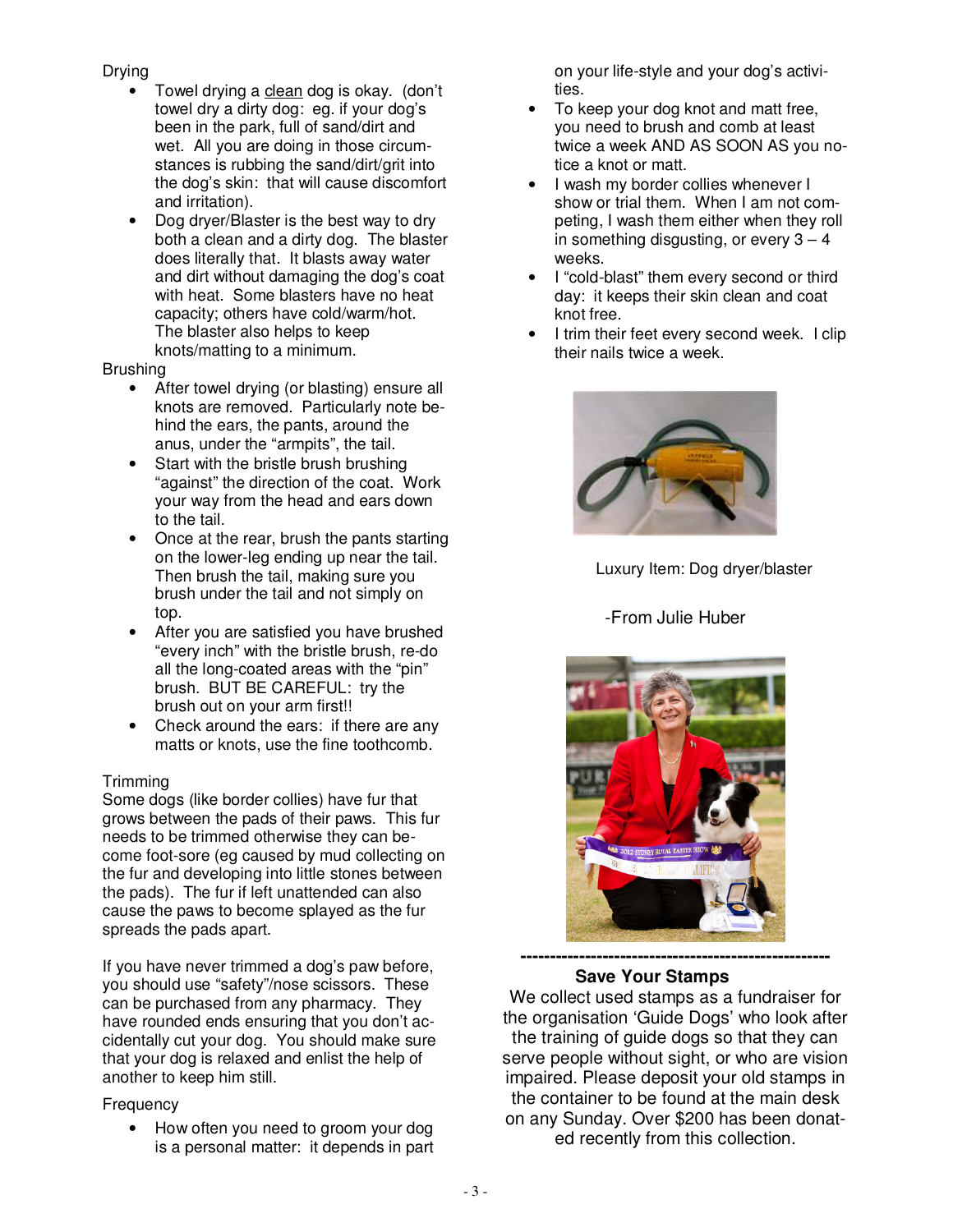## **NOTICE OF MEETING**

Members are invited to put forward nominations for Committee which will be presented for acceptance at the forthcoming AGM.

### NOTICE IS HEREBY GIVEN OF THE

ANNUAL GENERAL MEETING OF THE CLUB TO BE HELD ON

**SUNDAY September 8 2013 ON THE TRAINING GROUNDS IN CENTENNIAL PARK, COMMENCING AT 9.50AM. AGENDA**

- 1. To note apologies for non-attendance
- 2. To confirm Minutes of the previous General Meeting (as posted on the Club notice board)
- 3. To discuss business arising from these **Minutes**
- 4. To receive reports from the Committee
- 5. To consider and deal with Motions of which due notice has been given
- 6. To receive Notices of Motion
- 7. To consider and deal with Motions of which notice has not been given
- 8. To hear and answer through the Chair questions from Members
- 9. To deal with such other business as the Chair or Members may allow

#### NOTICES OF MOTION

Notice of Motions will be posted on the Club notice board on the grounds 2 weeks prior to the meeting.

N.B. If, for any reason, a quorum not be present, this meeting will be held on Sunday 13 September 2013

# **Valediction :**

 The Club is sad to relay the news of the passing of Phillippa Harvie. Phillippa joined the Club in 1975 and served both as an Instructor and on Committee. Longer term Members will recall Phillippa's humorous contributions to the Club newsletter, PawPrints, her hand drawn cartoons of Wellington, a hairy dog, who knew more about training than its owner!

Fittingly, one of Phillippa's last dogs was a hairy Bearded Collie, Harriet. In my early days at the Club, I recall doing classes beside Phillippa, our Instructor invariably getting the names of her Harriet and my Harry mixed up. I also recall Phillippa taking a number of our classes. She was an inventive instructor who had a way of getting you to remember exercises.

In fact, I still use Phillippa's explanation of "normal pace" for heeling a dog when I take a class: Imagine you're walking to the bus stop, you spot a bus coming, you don't need to break into a sprint, but you don't want to miss the bus, that's normal pace.

I also recall our chats after classes at the grounds on Sundays or elsewhere wherever our paths crossed, usually in a park, walking our dogs. I found Phillippa to be a very down to earth person, with whom it was easy to relax and enjoy a meaningful and always humorous conversation.

- Robert Fairhead

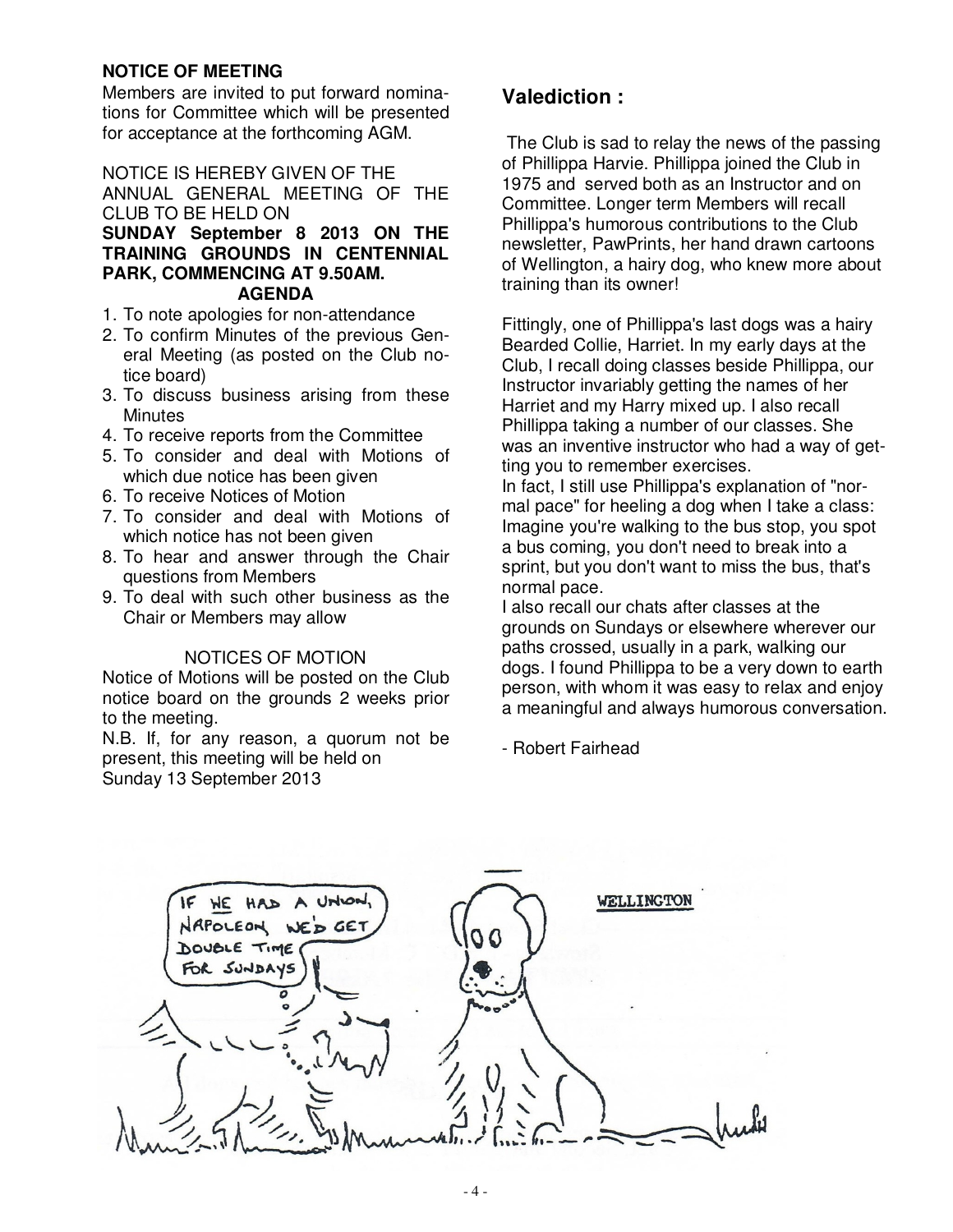# **Welcome to new members….and their dogs!**

| Adrianne Gooch         |
|------------------------|
| Aleisha O'Connor       |
| Alex Dench             |
| Alyssa Moore           |
| Amanda Aizenestros     |
| Amelia Phillips        |
|                        |
| <b>Andrew Gaffney</b>  |
| Andrew Hoppe           |
| Andrew Thompson        |
| Anna Lancaster         |
| Anne Blyth             |
| Anne-Maree Sabellico   |
| Annette Clark          |
| Anthea Murray          |
| Anthony Wood           |
| <b>Belinda McGann</b>  |
| <b>Ben Starr</b>       |
| <b>Ben Suttor</b>      |
| Ben Wong               |
| <b>Benjamin Dawes</b>  |
| <b>Brian Hannaford</b> |
| Brianna Ginman         |
| <b>Bridie Wade</b>     |
| <b>Cameron Peebles</b> |
| Candic Jayde Fox       |
| <b>Candice Suttor</b>  |
| Carmine Di Campli      |
| Carol Constancon       |
| <b>Carter Mullins</b>  |
| Catherine Gallagher    |
| <b>Charles Peters</b>  |
| Charlotte Thompson     |
| <b>Chris Henderson</b> |
| Christelle Cubizolles  |
| Christine Witherdin    |
| <b>Claire Chow</b>     |
| Colin Doyle            |
| Dale Farmilow          |
| Dan Henderson          |
| Dan Lee                |
| David Jakes            |
| David Kraft            |
| David McQuire          |
| David Penman           |
| David Pesic            |
| Deepa Doyle            |
| Don Pak                |
|                        |

| Donna Hancox           |
|------------------------|
| Dragana Theocharidis   |
| <b>Emily Mackinlay</b> |
| Emma Delory-Burke      |
| Emma Gerzina           |
| Erin Longbottom        |
| Frank Golotta          |
| Gim You Hoe            |
| <b>Grant Curson</b>    |
| Greg Catling           |
| Greg Wright            |
| <b>Guy Foster</b>      |
| <b>Hamish Perks</b>    |
| Hanna Dang             |
| Hannah Speller         |
| Harry Goldsmith        |
| <b>Helen France</b>    |
| Helen Klinger          |
| lan Haggis             |
| <b>James Hill</b>      |
| Jean Butt              |
| Jennifer Mazzola       |
| Jesse Arifien          |
| Joanna Golotta         |
| Jon Marrable           |
| Julia Mullins          |
| June Cheung            |
| Kaisa Duncan-Watt      |
| Katerine Pinzon Garcia |
| Katherine Austin       |
| Katie Sandy            |
| Kerryn Kahler          |
| Kieran Stuart-Jones    |
| Kyra Miller            |
| Laura Sutton           |
| Lauren Chapman         |
| Leesa Di Campli        |
| Leyla Banaei           |
| Liza Ginman            |
| Lucas Kirwood          |
| Luke Gerzina           |
| Luke Trigwell          |
| Marcus Glynn           |
| Marianne Galea         |
| Mark Lillis            |
| Mark Symonds           |
| Martin Gill            |
|                        |

| Maureen Penman        |
|-----------------------|
| Mel Dalit             |
| Mia Bell              |
| Michael Tan           |
| Michelle May          |
| Michelle Opie         |
| Michelle Riordan      |
| Nadine-Devaki Wright  |
| <b>Ned Pesic</b>      |
| Neil Ryan             |
| Nestor Lopez          |
| Niccola Phillips      |
| Pam Symonds           |
| Patrick Acheampong    |
| <b>Pearl Price</b>    |
| Rachael Black         |
| Rafael May            |
| Rebecca Brincat       |
| Rebecca Stephens      |
| Robbie Stratti        |
| Roger Price           |
| <b>Ruth Austin</b>    |
| Ryan Lee              |
| Sam Apsee             |
| Sam Booth             |
| Samantha Rose King    |
| Samela Husakovic      |
| Samuel Wong           |
| Sara Stevens          |
| Sarah Lefebre         |
| Sarah Rogers          |
| Shane Wehr            |
| Sheila Fulton         |
| Shirley Pak           |
| Simon (Cheuk Yee)     |
| Wong                  |
| Sita Hitchcox         |
| Somi Lee              |
| Stephan Whelan        |
| Susan Foster          |
| <b>Tracy Tsovolos</b> |
| <b>Trevor King</b>    |
| Warren Arthur         |
| Will McDougall        |

**ON TIME**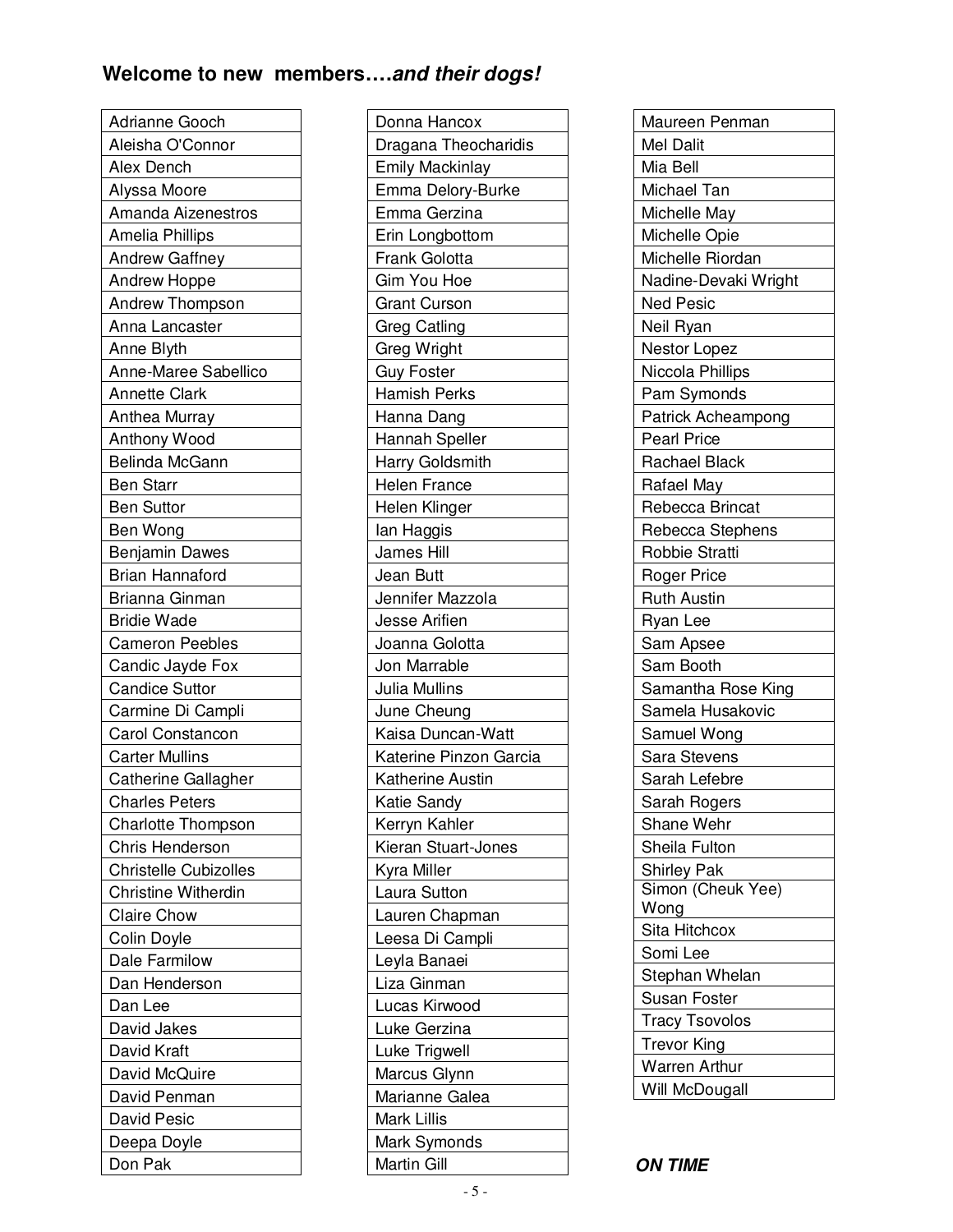*For participation in classes please ensure that you arrive on the grounds in plenty of time for inspection and training. Tickets for classes are* **ONLY** *issued for dogs that have been inspected.* 

## **Inspection Line times:**

Class 2 and Activity Classes from 7:45 to 8am Adult Dog Beginners and Classes 1, 3 & 4 from 8:30 to 8:55am (Puppies are inspected by Instructors in class)

# **From the Treasurer**

| Income (April - June)                                                     |            |                                                           |                             |              |
|---------------------------------------------------------------------------|------------|-----------------------------------------------------------|-----------------------------|--------------|
| Joiners                                                                   | \$2,930.00 | <b>Expenses (April - June)</b><br><b>Trial Stationary</b> |                             | \$91.65      |
| Renewals                                                                  | \$964.00   | <b>Trial Levy</b>                                         |                             | \$247.00     |
| <b>Ground Fees</b>                                                        | \$2,183.90 | <b>Judges Contracts</b>                                   |                             | \$30.00      |
| <b>Equipment Sales</b>                                                    | \$1,101.00 | Equipment                                                 |                             | \$220.52     |
| <b>Coffee Stall</b>                                                       | \$54.50    | <b>Equipment Stock</b>                                    |                             | \$1,543.62   |
| Replace Badge                                                             | \$12.00    | <b>Computer Expenses</b>                                  |                             | \$119.85     |
|                                                                           |            | Newsletter                                                |                             | \$1,034.56   |
| <b>Total Income</b>                                                       | \$7,245.40 | Donations                                                 |                             | \$600.00     |
|                                                                           |            |                                                           | <b>Catering Expenses</b>    | \$60.00      |
|                                                                           |            |                                                           | <b>Trailer Registration</b> | \$228.00     |
|                                                                           |            | <b>Ground Rent</b>                                        |                             | \$3,953.76   |
|                                                                           |            | <b>Trophies</b>                                           |                             | \$298.21     |
| <b>Term Deposit Interest</b>                                              | \$1,122.01 | <b>Bank Charges</b>                                       |                             | \$18.15      |
|                                                                           |            | <b>Other Expenses</b>                                     |                             | \$90.00      |
|                                                                           |            | Maintenance                                               |                             | \$289.95     |
|                                                                           |            | Postage & Stationary                                      |                             | \$260.89     |
|                                                                           |            | Telephone<br><b>Coffee Stall</b>                          |                             | \$176.98     |
|                                                                           |            |                                                           |                             | \$46.50      |
|                                                                           |            | Club Clothing                                             |                             | \$45.20      |
|                                                                           |            |                                                           |                             |              |
| <b>Total Expenses</b><br><b>Total Income &amp; Interest</b><br>\$8,367.41 |            |                                                           | \$9,354.84                  |              |
|                                                                           |            |                                                           |                             |              |
| Balance on CBA Bank Statement ending 1 July 2013                          |            |                                                           |                             | \$6,649.24   |
| Investments: St George Bank Term Deposit                                  |            |                                                           |                             | \$106,130.90 |

# **HELPERS WELCOME**

**The club relies on the work of volunteers to administer, instruct classes, set up and pack up equipment on a weekly basis. If you would like to assist in any way please make yourself known at the desk**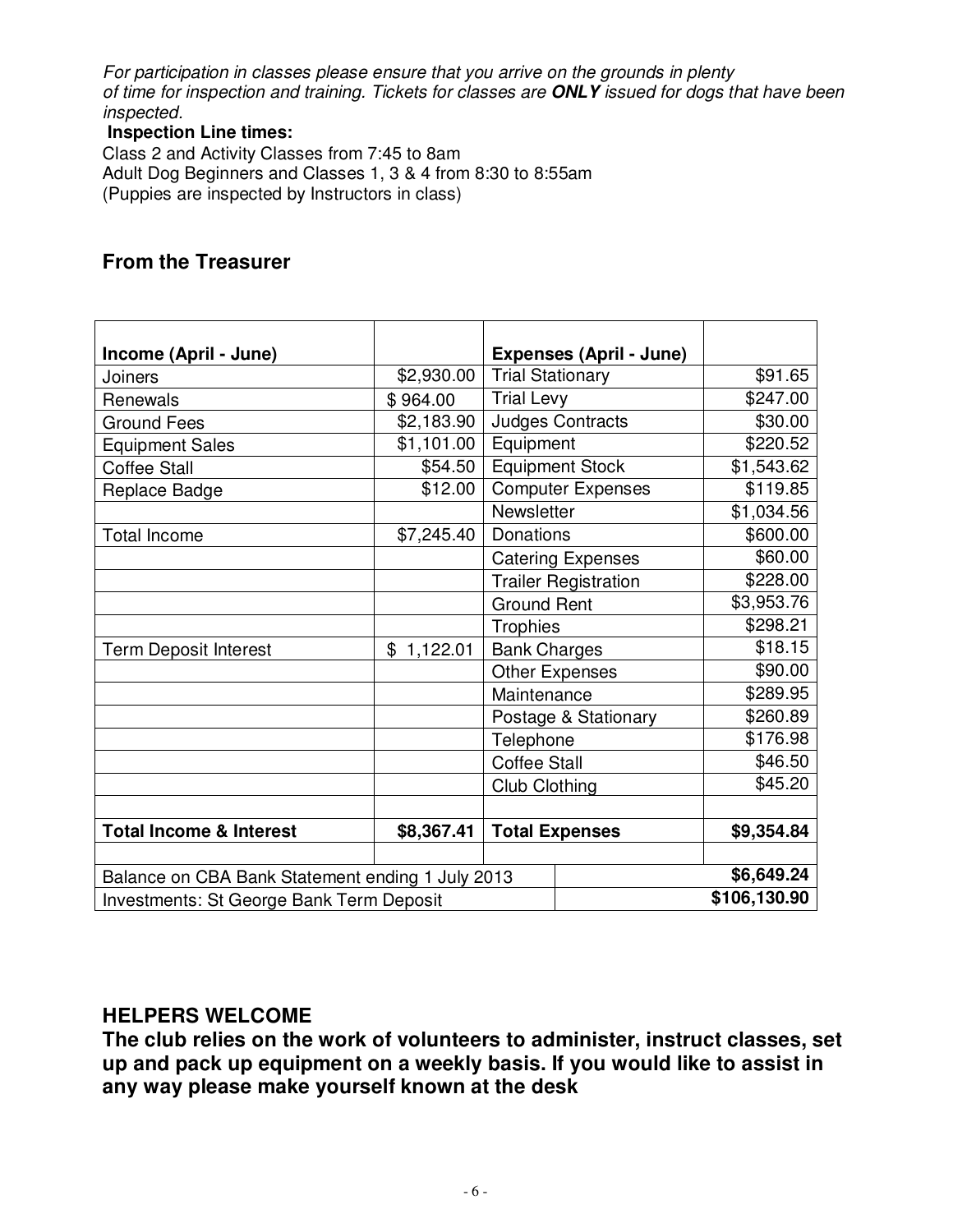# **EASTERN SUBURBS DOG TRAINING CLUB INC OBEDIENCE TRIAL**

Location: BILL SPILSTEAD COMPLEX FOR CANINE AFFAIRS, 44 LUDDENHAM RD, ERSKINE PARK **SATURDAY 5 OCTOBER, 2013** 

Entries close September 4 2013

Classes to be judged:

Community Companion Dog, Novice, Open, Utility, Utility Dog Excellent **Entries to**: Ms L Howard-Tarn, 58 Kensington Rd, Kensington 2033 Ph 0412 536 660

**Extreme Weather Ph** 0412 645 154

**Cheques made payable to**: Eastern Suburbs Dog Training Club Inc

## **JUDGES**

Ms R MacDonald (NSW) Community Companion Dog Mr R Probert (NSW) Novice Miss E Temby (ACT) Open Mr J Sissons (NSW) Open Mr K Speed (NSW) Utility Mr C Giles (ACT) Utility Dog Excellent & Balance Utility **Order of Judging** As per Catalogue **Judging Commences** 9.00 am **Dogs NSW Representative** Mrs B McKittrick **Vetting Time** 8.00 - 8.45 am **Vetting Officer** Mr Jeff McMahon (Club President) **Entry Fees** \$10.00 Initial Entry, \$9.00 Subsequent Entries **Catalogues** \$2.00 prepaid with entry **Refreshments** Available \* Stamped self addressed envelope to accompany all entries \* Entries must include dog's title for Open, Utility \* Bitches in oestrum will not be permitted in the precincts of the trial grounds

\* The Club reserves the right to appoint additional or substitute judges without prior notice

# **PRIZES**

1st, 2nd & 3rd Trophy & Sash Sash All Qualifi ers Sash for Title on the day President's Trophy highest scoring dog or bitch Founder's Trophy highest scoring ESDTC Member